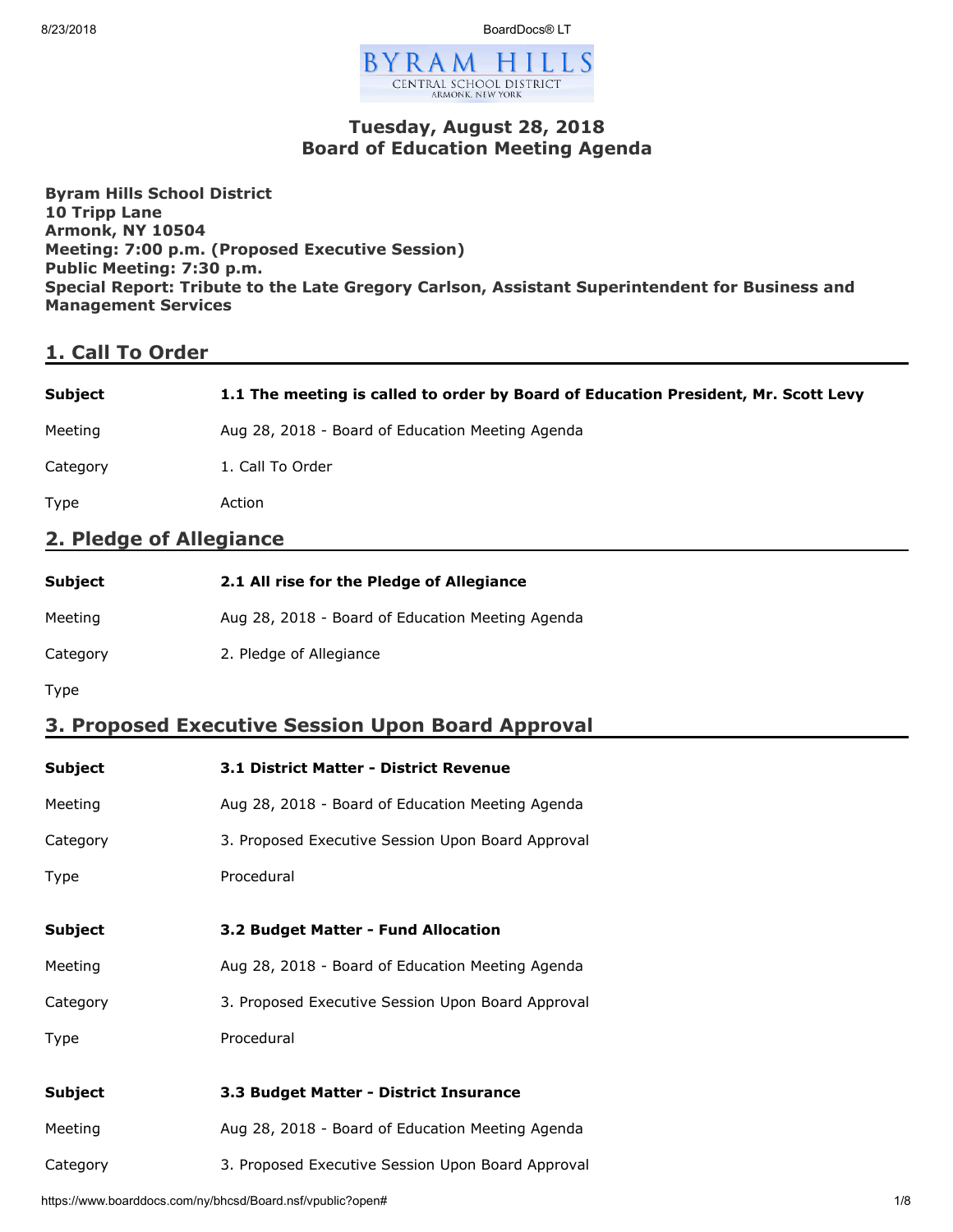8/23/2018 BoardDocs® LT Type Procedural **Subject 3.4 Legal Matter - Individual Employee** Meeting Meeting Aug 28, 2018 - Board of Education Meeting Agenda Category 3. Proposed Executive Session Upon Board Approval Type Procedural **Subject 3.5 Personnel Matter - Retired Employee** Meeting Meeting Aug 28, 2018 - Board of Education Meeting Agenda Category 3. Proposed Executive Session Upon Board Approval Type Procedural **Subject 3.6 District Matter - Administrative Recruitment** Meeting Meeting Aug 28, 2018 - Board of Education Meeting Agenda Category 3. Proposed Executive Session Upon Board Approval Type Procedural

### **4. Comments from the Public**

| <b>Subject</b> | 4.1 Public Comments (if any) will be heard at this time |
|----------------|---------------------------------------------------------|
| Meeting        | Aug 28, 2018 - Board of Education Meeting Agenda        |
| Category       | 4. Comments from the Public                             |
| Type           | Recognition                                             |

**Attached** is a copy of the Byram Hills School District *Guidance for Public Input at Board Meetings*, *as a reference for public comments during Board meetings.*

File Attachments [Guidance for Public Input at Board Meetings REVISED 12-6-16.pdf \(17 KB\)](https://www.boarddocs.com/ny/bhcsd/Board.nsf/files/B2RRYS6F688A/$file/Guidance%20for%20Public%20Input%20at%20Board%20Meetings%20REVISED%2012-6-16.pdf)

# **5. Revision and Adoption of Agenda**

| <b>Subject</b>                | 5.1 Revisions (if necessary) and Adoption of Agenda |  |
|-------------------------------|-----------------------------------------------------|--|
| Meeting                       | Aug 28, 2018 - Board of Education Meeting Agenda    |  |
| Category                      | 5. Revision and Adoption of Agenda                  |  |
| <b>Type</b>                   | Action                                              |  |
| 6. Consent Agenda - Personnel |                                                     |  |
|                               |                                                     |  |

**Subject 6.1 Consent Agenda - Personnel**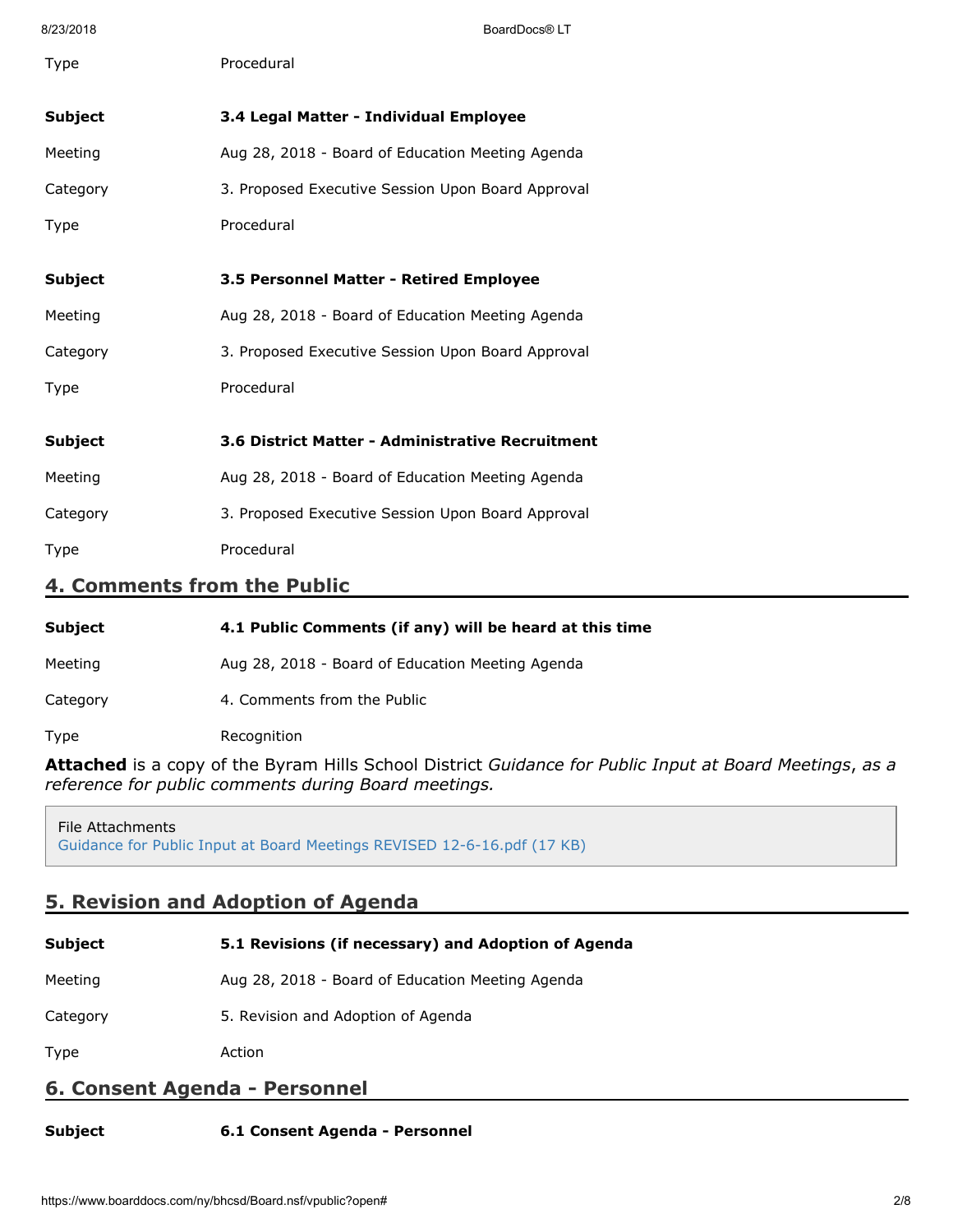8/23/2018 BoardDocs® LT

| Meeting  | Aug 28, 2018 - Board of Education Meeting Agenda |
|----------|--------------------------------------------------|
| Category | 6. Consent Agenda - Personnel                    |

Type **Action** (Consent)

### **6.1 Teacher Leaves:**

- 1. Employee # 131, Special Ed., CH, FMLA and Childcare Leave, effective 8/29/18-6/30/19
- 2. Employee #822, Elementary (Gr. 4), WA, FMLA and Childcare Leave, effective 8/29/18-6/30/19

# **6.2 Teacher Probationary Appointments:**

- 1. Kathleen Feldi, World Languages (Spanish), BHHS, 4-year probationary, effective 8/29/18-8/28/22
- 2. Christina Pagliughi, Special Education, BHHS, 4-year probationary, effective 8/29/18-8/28/22
- 3. Christopher Spillane, School Counselor, HCC, 4-year probationary, effective 8/29/18-8/28/22
- 4. Christina Vicinanza, Mathematics, BHHS, 4-year probationary, effective 8/29/18-8/28/22

# **6.3 Regular Substitute Teacher Appointments:**

- 1. Melissa Amorosa, Math, BHHS, effective 8/29/18
- 2. Lauren Fiscella, Spec. Ed., WA, effective 8/29/18-6/30/19

# **6.4 Part-time Teacher Appointment:**

1. Paul Beeken, Science, .5 FTE, BHHS, 8/29/18-6/30/19

# **6.5 CSEA Resignation for the Purpose of Retirement:**

1. Earl Foulkes, Custodial Workers/Bus Driver, HCC, effective 8/27/18

### **6.6 CSEA Resignations:**

- 1. Michelle Collins, Teacher Aide, BHHS, effective 6/25/18
- 2. Marjorie Hall, School Monitor, Trans., effective 6/30/18
- 3. Ashley Littleton, Office Assistant (Automated Systems), BHHS, effective 8/13/18
- 4. Emil Moussa, Teacher Aide, BHHS, effective 6/25/18
- 5. Bryan Peterson, Bus Driver, Part-time Availability, Transp., effective 7/11/18
- 6. Nicole Peterson, Teacher Aide, CH, effective 6/25/18
- 7. Kimberley Quinn, Computer Aide, CH, effective 8/27/18
- 8. Caitlin Torres, Teacher Aide, WA, effective 6/25/18

### **6.7 CSEA Leaves:**

- 1. Employee #2482, Teacher Aide, WA, FMLA effective 9/04/18-11/27/18
- 2. Employee #2755, Teacher Aide, CH, Personal, effective 9/04/18-6/26/19
- 3. Employee #2882, Teacher Aide, WA, Personal, effective 9/04/18-6/26/19

### **6.8 CSEA Probationary Appointments (52-week probationary period):**

- 1. Phillip Bassell, Teacher Aide, WA, effective 9/04/18
- 2. Kathleen Belluzzi, Teacher Aide, HCC, effective 9/04/18
- 3. Noreen Casey, Teacher Aide, WA, effective 9/04/18
- 4. Kristin Cook, Teacher Aide, HCC, effective 9/04/18
- 5. Jennifer D'Angelo, Teacher Aide, CH, effective 9/05/17
- 6. Lisa DiSavino, Secretary to School Principal, HCC, effective 7/26/18
- 7. Maria HeBert, Teacher Aide, WA, effective 9/04/18
- 8. Valentina Kalaj, Teacher Aide, CH, effective 9/04/18
- 9. Emily Magee, Teacher Aide, CH, effective 9/04/18
- 10. Michelle Ramirez, Secretary to School Principal, CH, effective 9/04/18
- 11. Anthony Reda, Teacher Aide, HCC, effective 9/04/18
- 12. Kimberly Woodstead, Part-time, School Monitor, Trans., effective 9/04/18

# **6.9 CSEA Regular Substitute Appointment:**

1. Alyssa Zellermayer, Teacher Aide, CH, effective 9/04/18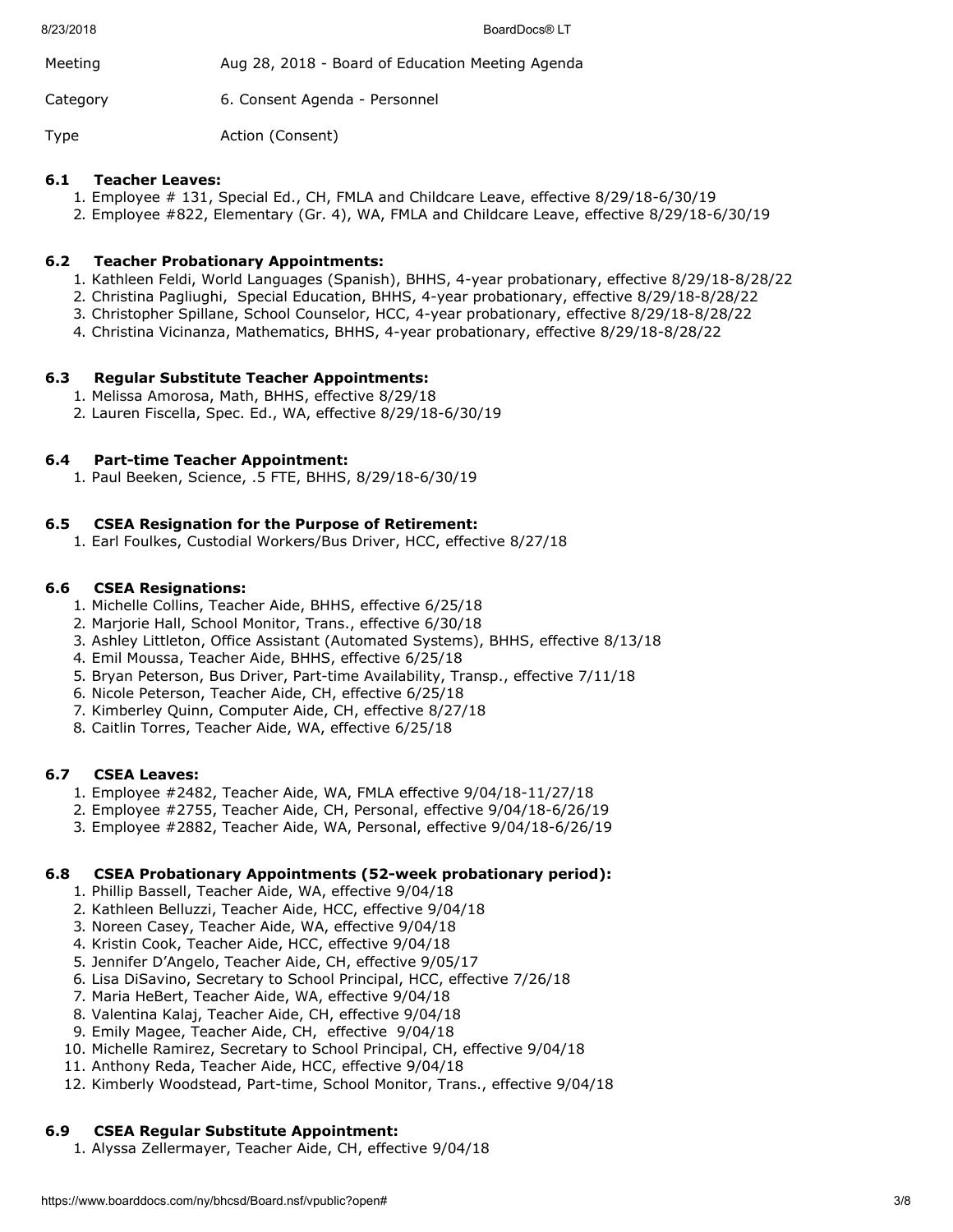#### **6.10 CSEA Part-time Availability Appointment:**

1. Roland Ramirez, Cleaner, Part-time Availability, DW, effective 9/04/18

#### **6.11 CSEA Temporary Appointment:**

1. Barbara Boemio, Hourly Clerk, CH, effective 8/16/18-9/07/18

#### **6.12 BHHS Extracurricular Appointments for 2018-19:**

- 1. Lincoln-Douglas Director of Debate Thomas Andriello
- 2. Lincoln-Douglas Assistant Debate Zoe Ewing

#### **6.13 Fall Coaching Appointments for 2018-19: See attached list**

#### **6.14 District-Wide Emergency RESPONSE Team Appointment:**

1. Julie Gallagher, Nurse

#### **6.15 District-Wide Emergency SAFETY Team Appointment:**

1. Julie Gallagher, Nurse

#### **6.16 Approval of Administrator Mentor Appointments for the 2018-19 School Year:** Gina Cunningham

#### **6.17 Approval of Teacher Mentor Appointments for the 2018-19 School Year:**

Matt Allen, Amy Cohen, Ally Dellacioppa, Heather Graham, Luisa Graniero, Bill LaRue, Gary McCarthy, Heather Nimsger, Barbara O'Connell, Joy Reynolds, Eric Savino, Kristina Wilson

#### **6.18 Approval to add 1.0 FTE Teacher Aide**

File Attachments [FALL 2018 Coaching Staff \(1\).pdf \(20 KB\)](https://www.boarddocs.com/ny/bhcsd/Board.nsf/files/B3WQVJ6B1273/$file/FALL%202018%20Coaching%20Staff%20(1).pdf)

*The use of a consent agenda permits the Board of Education to make more effective use of its time by adopting a single motion to cover those relatively routine matters which are included.*

### **7. Consent Agenda - Special Services**

| <b>Subject</b> | 7.1 Consent Agenda - CSE/SubCSE/CPSE Recommendations |
|----------------|------------------------------------------------------|
| Meeting        | Aug 28, 2018 - Board of Education Meeting Agenda     |
| Category       | 7. Consent Agenda - Special Services                 |
| Type           | Action (Consent)                                     |

*The use of a consent agenda permits the Board of Education to make more effective use of its time by adopting a single motion to cover those relatively routine matters which are included.*

### **8. Consent Agenda - Business**

| <b>Subject</b> | 8.1 Consent Agenda - Business                    |
|----------------|--------------------------------------------------|
| Meeting        | Aug 28, 2018 - Board of Education Meeting Agenda |
| Category       | 8. Consent Agenda - Business                     |
|                |                                                  |

Type **Action** (Consent)

**8.1 Authorization to Rescind the 12/5/17 Decision of Authorization to Transfer Funds from the District's Reserve for Retirement Contributions Account to the Capital Reserve Account in the amount of \$2,500,000**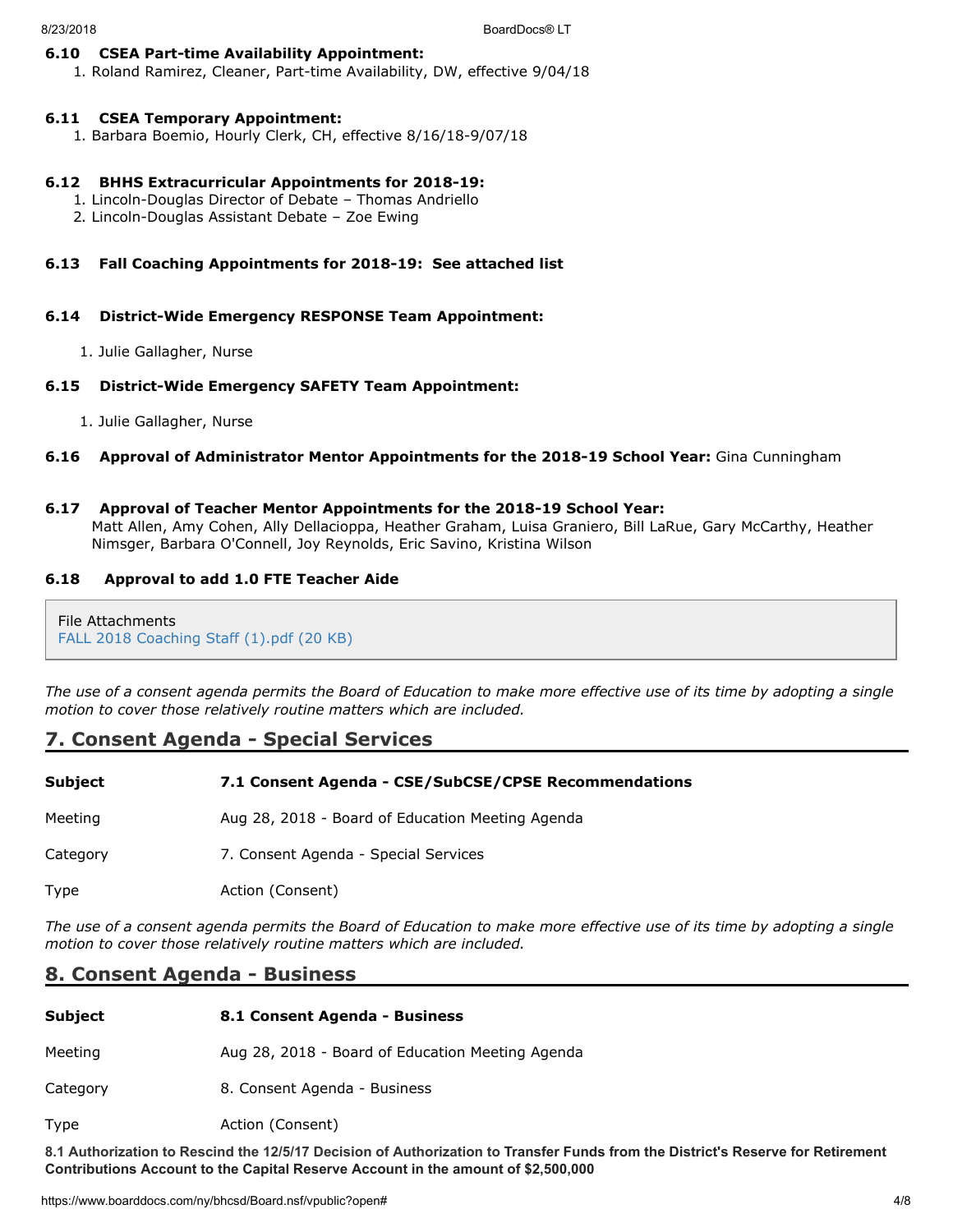**8.2 Authorization to Transfer Funds from Inactive Accounts to the General Fund**

#### **8.3 Authorization to Establish, Pursuant to Section 1709(8-c) of the NYS Education Law, a Property Loss Reserve in the amount of \$600,000 and to Transfer \$600,000 from The Insurance Reserve to Fund the Property Loss Reserve**

**8.4 Acceptance of A Monetary Grant from the Byram Hills PTSA**

**8.5 Authorization to Execute a Contract for Summer School Educational Services with the Pleasantville Union Free School District for Two Students for the 2018 Summer**

**8.6 Authorization to Execute Contract for Educational Services with the Bedford Central School District for the 2018-19 School Year**

**8.7 Authorization to Execute a Consultant Agreement with the Jewish Child Care Association for 2018-19 Fiscal Year**

**8.8 Authorization to Execute Contract for Educational Services with Green Chimneys School for the 2018-19 Fiscal Year**

**8.9 Authorization to Execute Contract with Listening Partners, Inc. for the 2018-19 Fiscal Year**

**8.10 Authorization to Execute an Independent Contractor Services Agreement with All About Kids, SLP, OT, PT, LMSW, Psychology, PLLC for the 2018-19 Fiscal Year**

**8.11 Authorization to Execute A Contract for Educational Services with the Mount Pleasant Central School District for the 2018- 19 School Year**

**8.12 Authorization to Execute a Consultant Agreement with Ellie Drago-Severson for the 2018-19 Fiscal Year**

**8.13 Authorization to Execute a Consultant Agreement with Toni Steele to Serve as Chairperson of CPSE and Chairperson of CSE (as needed) for the 2018-19 Fiscal Year**

**8.14 Authorization to Execute a Contract Amendment with Isa Marrs Speech Language Pathology, PC for the 2017-18 Fiscal Year**

**8.15 Modification of Bid Award for Diesel Fuel, for Transportation Services, for the 2018-19 Fiscal year**

**8.16 Authorization to Increase Ala Carte Snack and Water Prices**

**8.17 Acceptance of Treasurer's Report for June 2018**

*The use of a consent agenda permits the Board of Education to make more effective use of its time by adopting a single motion to cover those relatively routine matters which are included.*

### **9. Special Report: Tribute to the late Gregory Carlson, Assistant Superintendent for Business and Management Services**

| <b>Subject</b> | 9.1 Special Report: Tribute to the late Gregory Carlson, Assistant Superintendent<br>for Business and Management Services |
|----------------|---------------------------------------------------------------------------------------------------------------------------|
| Meeting        | Aug 28, 2018 - Board of Education Meeting Agenda                                                                          |
| Category       | 9. Special Report: Tribute to the late Gregory Carlson, Assistant Superintendent for Business<br>and Management Services  |
| Type           | Presentation, Recognition                                                                                                 |

#### **10. Unfinished Business**

#### **Subject 10.1 Charitable Contributions**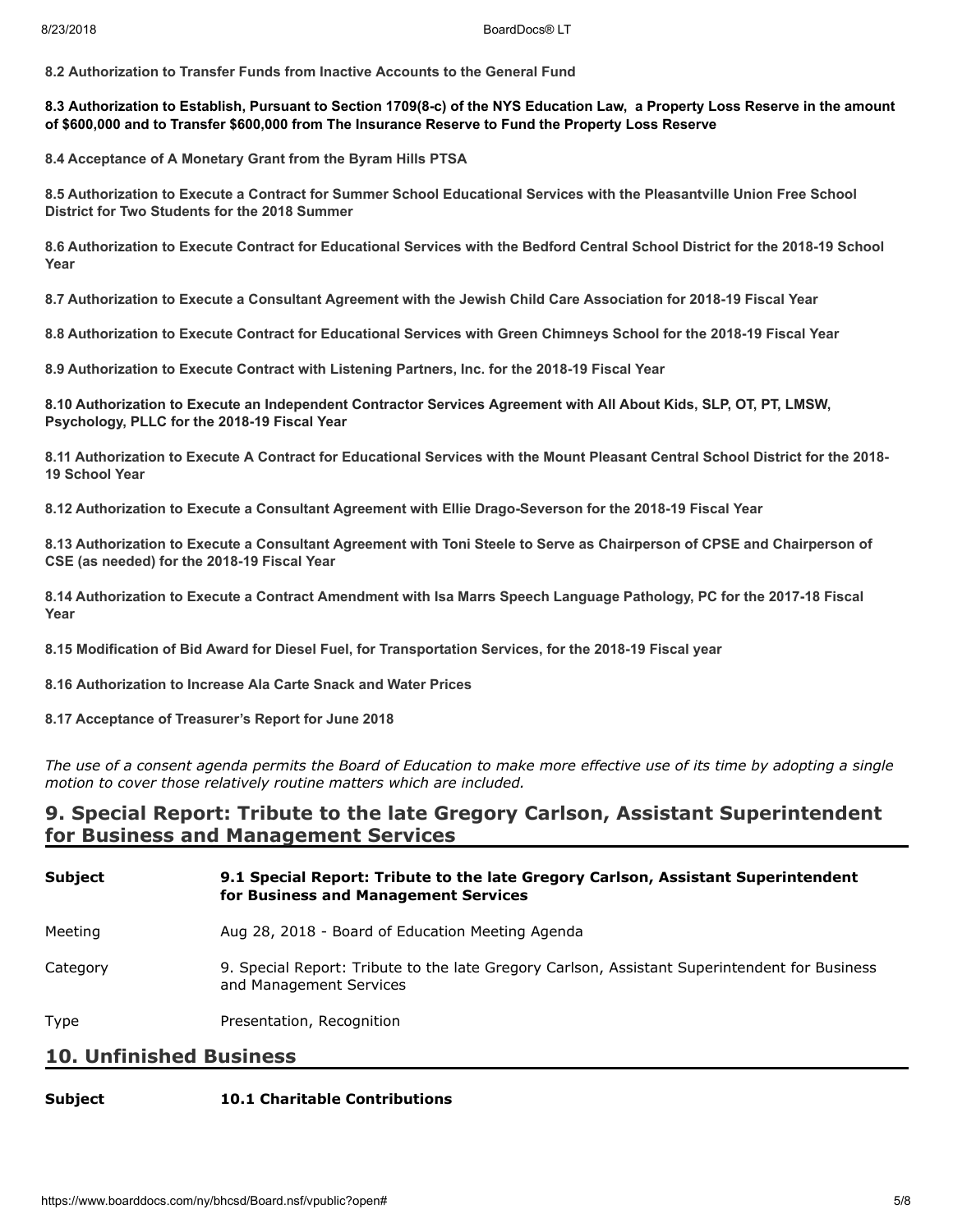| 8/23/2018               | BoardDocs® LT                                                              |  |
|-------------------------|----------------------------------------------------------------------------|--|
| Meeting                 | Aug 28, 2018 - Board of Education Meeting Agenda                           |  |
| Category                | 10. Unfinished Business                                                    |  |
| Type                    | Action, Discussion, Information                                            |  |
|                         |                                                                            |  |
| <b>Subject</b>          | 10.2 Approval of REVISED Board of Education 2018-19 Board Meeting Calendar |  |
| Meeting                 | Aug 28, 2018 - Board of Education Meeting Agenda                           |  |
| Category                | 10. Unfinished Business                                                    |  |
| <b>Type</b>             | Action, Information                                                        |  |
| <b>11. New Business</b> |                                                                            |  |

| <b>Subject</b>           | 11.1 Public Hearing: Proposed Transfer of Funds from the Reserve for Retirement<br><b>Contribution to the Capital Reserve</b>                                        |
|--------------------------|----------------------------------------------------------------------------------------------------------------------------------------------------------------------|
| Meeting                  | Aug 28, 2018 - Board of Education Meeting Agenda                                                                                                                     |
| Category                 | 11. New Business                                                                                                                                                     |
| Type                     | Action, Information                                                                                                                                                  |
| <b>Subject</b>           | 11.2 Authorization to Transfer Funds from the District's Reserve for Retirement<br>Contributions Account to the Capital Reserve Account in the amount of \$5,000,000 |
| Meeting                  | Aug 28, 2018 - Board of Education Meeting Agenda                                                                                                                     |
| Category                 | 11. New Business                                                                                                                                                     |
| <b>Type</b>              | Action, Information                                                                                                                                                  |
| <b>Subject</b>           | 11.3 Board of Education 2018-19 Committee Assignments                                                                                                                |
| Meeting                  | Aug 28, 2018 - Board of Education Meeting Agenda                                                                                                                     |
| Category                 | 11. New Business                                                                                                                                                     |
| <b>Type</b>              | Information                                                                                                                                                          |
| <b>Subject</b>           | 11.4 2018-19 Board Goals                                                                                                                                             |
| Meeting                  | Aug 28, 2018 - Board of Education Meeting Agenda                                                                                                                     |
| Category                 | 11. New Business                                                                                                                                                     |
| Type                     | Discussion, Information                                                                                                                                              |
| <b>12. Staff Reports</b> |                                                                                                                                                                      |
|                          |                                                                                                                                                                      |

| Subject  | <b>12.1 Superintendent</b>                       |
|----------|--------------------------------------------------|
| Meeting  | Aug 28, 2018 - Board of Education Meeting Agenda |
| Category | 12. Staff Reports                                |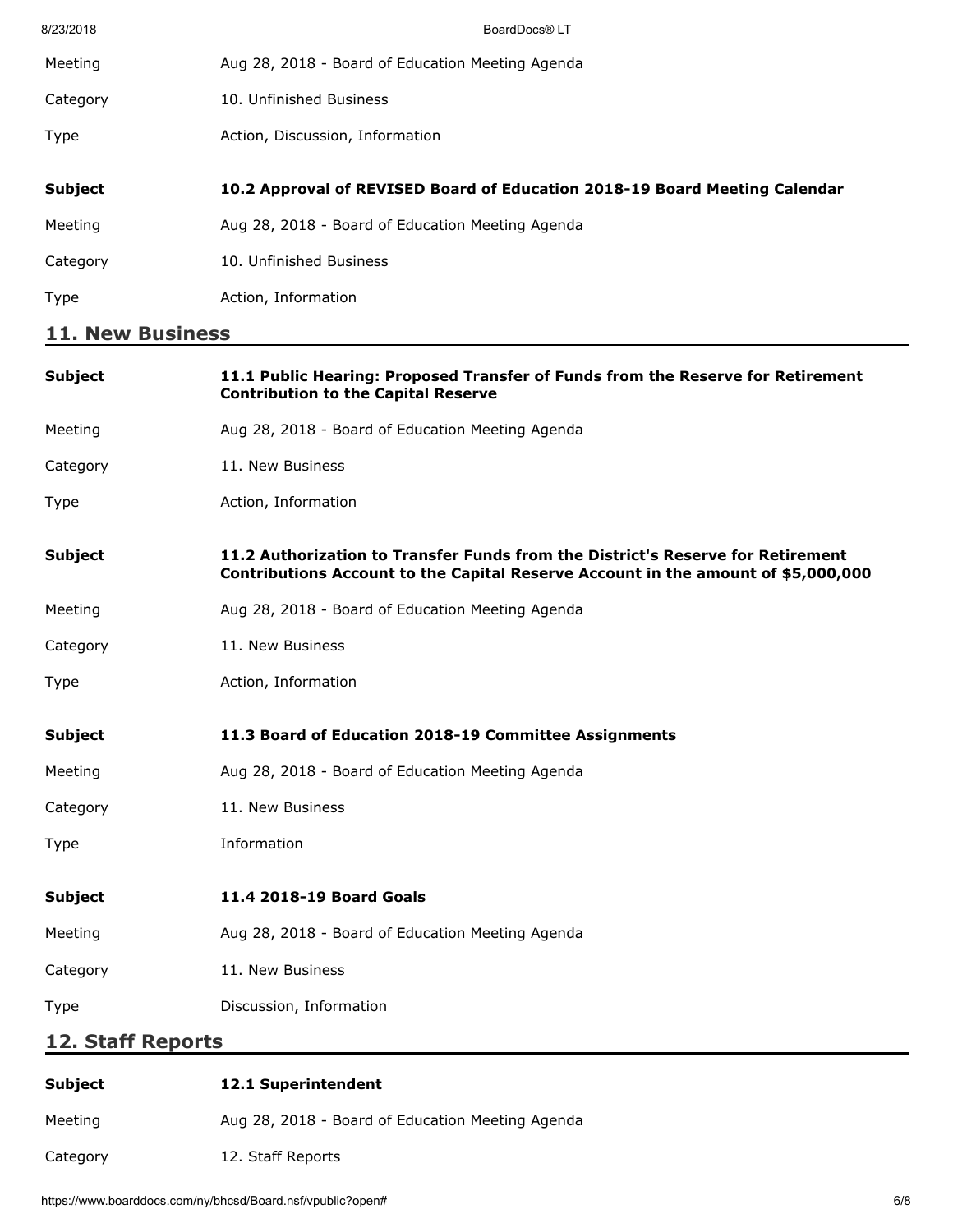| 8/23/2018         | BoardDocs® LT                                                              |  |
|-------------------|----------------------------------------------------------------------------|--|
| Type              | Information                                                                |  |
|                   |                                                                            |  |
| <b>Subject</b>    | 12.2 Deputy Superintendent, District Clerk                                 |  |
| Meeting           | Aug 28, 2018 - Board of Education Meeting Agenda                           |  |
| Category          | 12. Staff Reports                                                          |  |
| Type              | Information                                                                |  |
| <b>Subject</b>    | 12.3 Interim Assistant Superintendent for Business and Management Services |  |
| Meeting           | Aug 28, 2018 - Board of Education Meeting Agenda                           |  |
| Category          | 12. Staff Reports                                                          |  |
| <b>Type</b>       | Information                                                                |  |
| <b>Subject</b>    | 12.4 Assistant to the Superintendent for Human Resources                   |  |
| Meeting           | Aug 28, 2018 - Board of Education Meeting Agenda                           |  |
| Category          | 12. Staff Reports                                                          |  |
| <b>Type</b>       | Information                                                                |  |
| 13. Board Reports |                                                                            |  |
| <b>Subject</b>    | 13.1 President                                                             |  |
| Meeting           | Aug 28, 2018 - Board of Education Meeting Agenda                           |  |
| Category          | 13. Board Reports                                                          |  |
| Type              | Information                                                                |  |
| <b>Subject</b>    | 13.2 Committee / Board Members                                             |  |
| Meeting           | Aug 28, 2018 - Board of Education Meeting Agenda                           |  |
| Category          | 13. Board Reports                                                          |  |
| Type              | Information                                                                |  |
| <b>Subject</b>    | 13.3 Topics for Future Agendas / Requests for Information                  |  |
| Meeting           | Aug 28, 2018 - Board of Education Meeting Agenda                           |  |

Category 13. Board Reports

Type Information

# **14. Communications to the Board**

# **Subject 14.1 Communications to the Board**